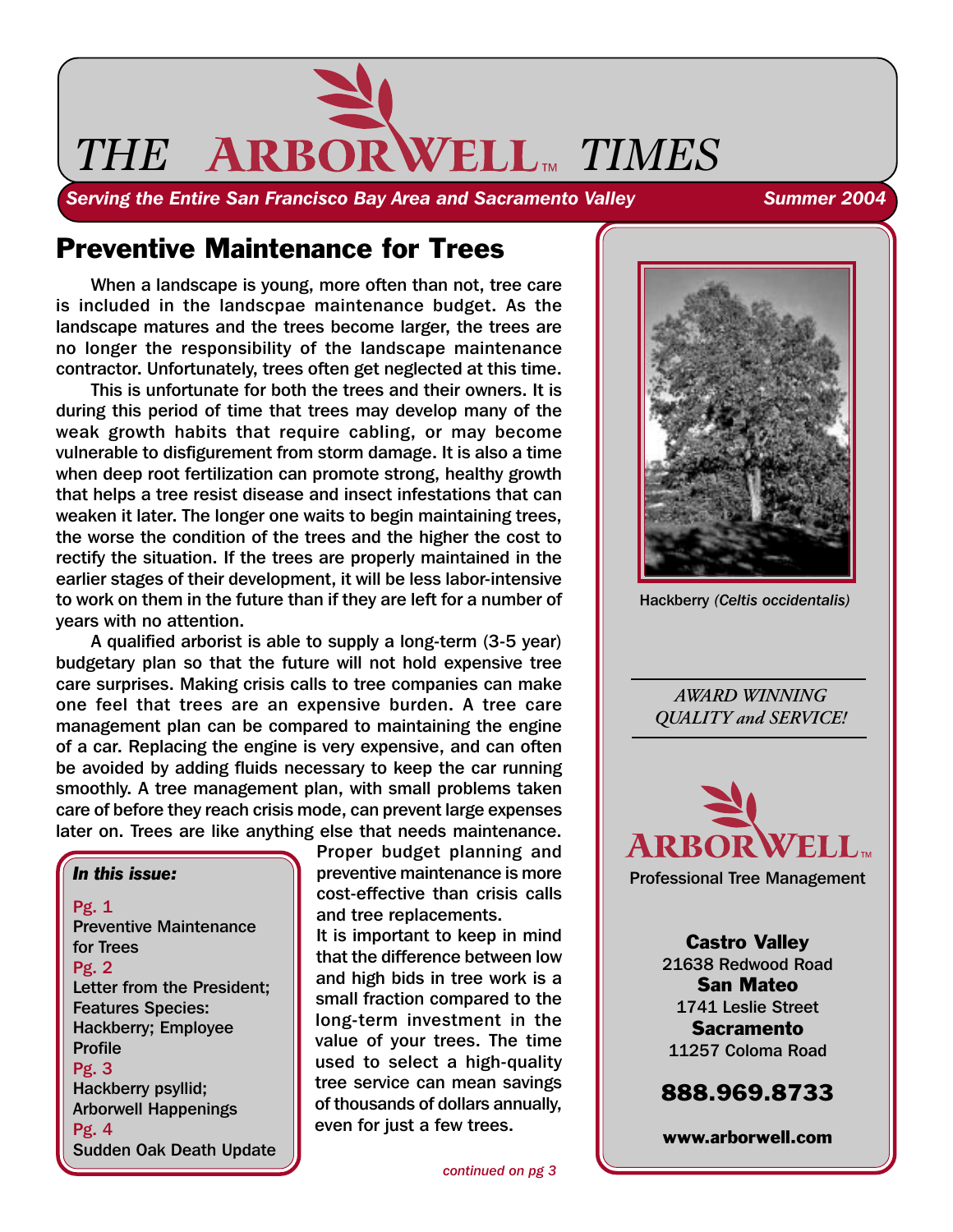

### From the President......

Well, another year is now into the Arborwell history books. The company finished with an outstanding 25% growth!

Many improvements and advances were accomplished over the past year.

- A new office in Sacramento
- An expanded office in Castro Valley
- A new customized software operating system
- All new computer hardware to run the software!
- A new phone system
- 5 new trucks and chippers

At our year-end dinner celebration I was happy to announce an increase in the company's 401-K contribution, an increase in sales commission, and numerous bonus incentives for employees.

Neil Woolner was promoted to Vice President of Business Development during our year-end dinner. Neil is a consistent producer for the company and always receives positive feed back on his customer service. Congratulations Neil!

These types of added benefits are wonderful for our employees, but the end result

NOTICE: In our Spring, 2004 issue, we published an article entitled *Pine Pitch Canker*, but neglected to properly cite the author and other references. That article was condensed from an article entitled *Pine Pitch Canker, a Serious Disease of Pines on California* (© 1997, TREESCAPES, Inc.), by Torrey Young, of TREESCAPES, Inc., in Oakland CA. Used in his research and cited in the original article and various revisions are the following sources: Dallara, Storer, Gordon and Wood, 1995, *Tree Notes*, CA Department of Forestry and Fire Protection: P. Svirha, 1987, *Pitch Canker: New Disease of Pines in California*, Pacific Coast Nurseryman: McCain, Koehler & Tjosvold, 1987, *Pitch Canker Threatens California Pines,* California Agriculture: Sinclair, Wayne A., Johnson, Warren T. and Lyon, Howard H. 1987. *Disease of Trees and Shrubs*, Cornell University Press; Westcott, C.; Horst, R.K. 1979. *Wescott's Plant Disease Handbook*, Van Reinhold Company, Inc. We apologize for the omission.

#### Featured Species: Hackberry (Celtis occidentalis)

is ultimately designed for you, the customer. Being able to service your needs when you need them, and making sure you are receiving the best communication and service is the ultimate goal.

Having employees who are excited and inspired to do a great job results in taking great care of their customers. Customer service is our number one priority.

At Arborwell, we believe that a satisfied customer is the best business strategy of all. If you have any suggestions or comments on how we can improve our customer service, please call us or drop us an e-mail at info@arborwell.com and let us know how we are doing. The only way we can improve, is to hear from you!



www.arborwell.com email:info@arborwell.com

The Hackberry is a deciduous, medium sized landscape tree that can grow to 75-80 feet tall, angular in shape with drooping branches, and often used in place of the similar Elm.

Leaves have serrated edges, are laterate, simple, veined, and are two to five inches long. They turn yellow to yellow-green in the autumn. Flowers are very small, about 1/8", green in color, and produced on stalks



near the twig, appearing in May or June. There is a globe-shaped fruit (drupe) borne on thin, drooping stalks about 3/8" in diameter that turns dark purple when ripe. These mature in

September and October. The bark is light brown or gray in color with cork-like ridges, later becoming scaly.

The hackberry in your landscape likes medium dry to moist soil but can withstand heat, drought, wind and alkaline soils. It has a rapid growth habit.

These trees are great for wildlife in your landscape, with edible fruit and nesting branches for birds and squirrels.

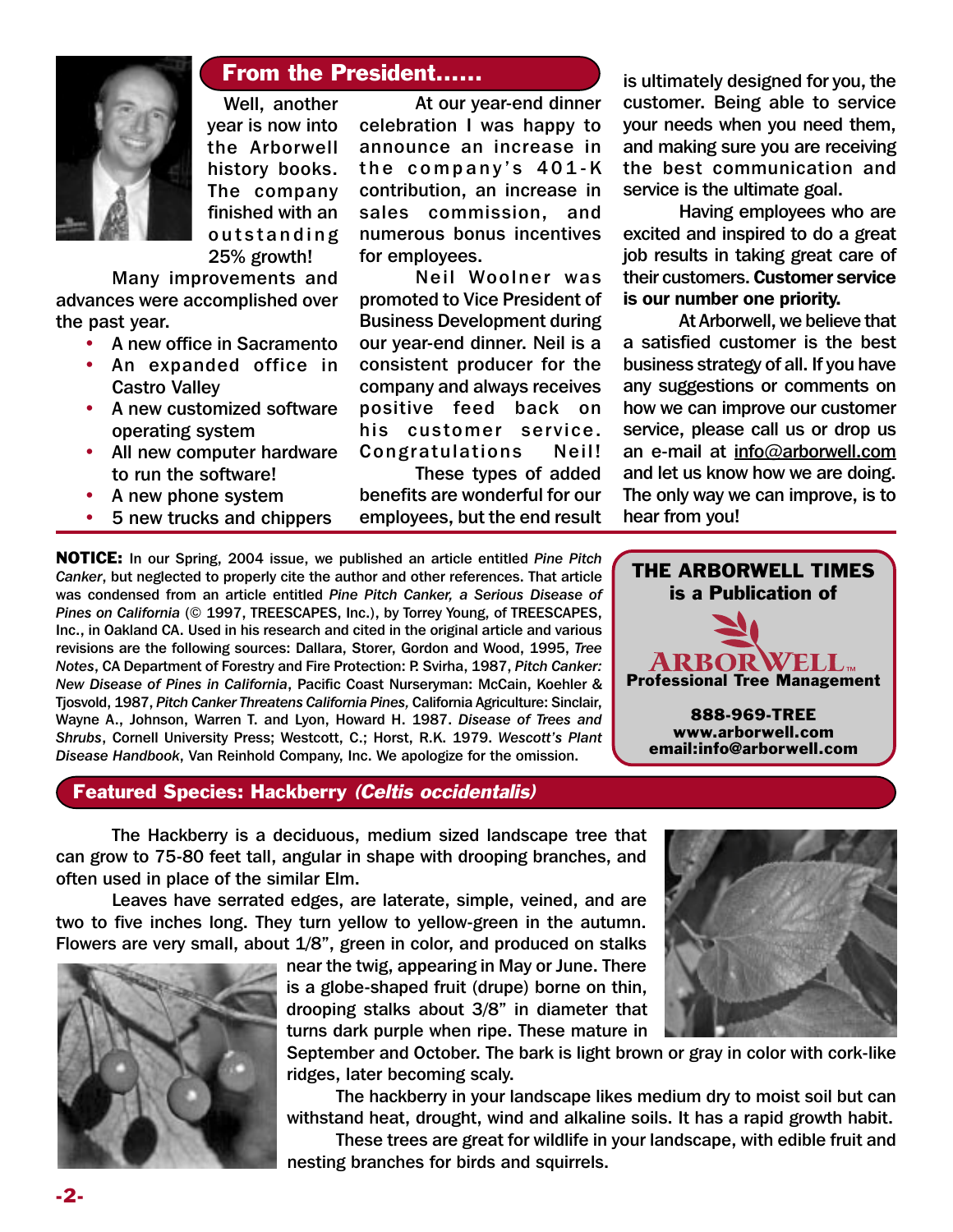### Hackberry Gall Psyllid (Pachypsylla)

Nicknamed "jumping plant lice," the hackberry psyllid looks like a tiny cicada. The hind legs are adapted to jumping.

They spend the winter in the crevices of tree bark. The galls or bumps on the leaves of trees are where the insect lives and feeds off the leaf. Usually active in the summer months, the eggs are laid on the leaves and when they hatch, they begin chewing on new buds. Infestations of the psyllid can weaken a tree over time and cause leaf drop, but if trees are generally healthy they can withstand the infestation. They are more of a nuisance than a real problem to the tree.

Preventive measures are destruction of the newly hatched larva before the gall is formed, but this is difficult to achieve. Heavy infestations



can be treated with Merit® (active ingredient -*Imidacloprid*), a broad spectrum systemic insecticide which requires a lesser application rate than most insecticides and safer than other insecticides for the environment.

If the tree appears to be in distress from constant infestation, the best solution would be its removal.



Peter Sortwell, President, promoted Neil Woolner to Vice President of Business Development at year-end dinner.

*Preventive Maintenance for Trees ... continued from pg. 1.*

How does one choose a qualified tree contractor or arborist?

• Ask what type of pruning method they use. Look for words such as "crown reduction," "crown cleaning," or "crown restoration," words that qualified and knowledgable arborists are familiar with.

• Get proof that the company has liability insurance and a safety plan. Tree trimming can be dangerous work and you should establish in advance that the company is fully covered and has in-house safety training.

Ask if they are Certified Arborists. The International Society of Arboriculture has a certification program that helps to separate the more qualified pruners from the rest. A membership in the Tree Care Industry Association is an added assurance of a high-quality tree contractor.

Require a written contract that includes pruning specifications. Many times a contractor will boast about quality pruning and the end result is quite the opposite. A competent and ethical arborist would be more than willing to sign a contract stipulating "no topping," "no stub cuts," and adhere to the American National Standards Institute (ANSI) A-300 specifications. Arborwell carries all these qualifications, so give us a call!

#### Employee Profile

Saleem Soomro is our Plant Health Care Specialist with an M.Sc. in Agriculture from Sindh Agriculture University in Pakistan and is an Agricultural scientist, specializing in the use of organic products. He worked with

Totally Organic Products as a plant health care scientist before coming to Arborwell, as well as tested different pesticides and fertilizers.